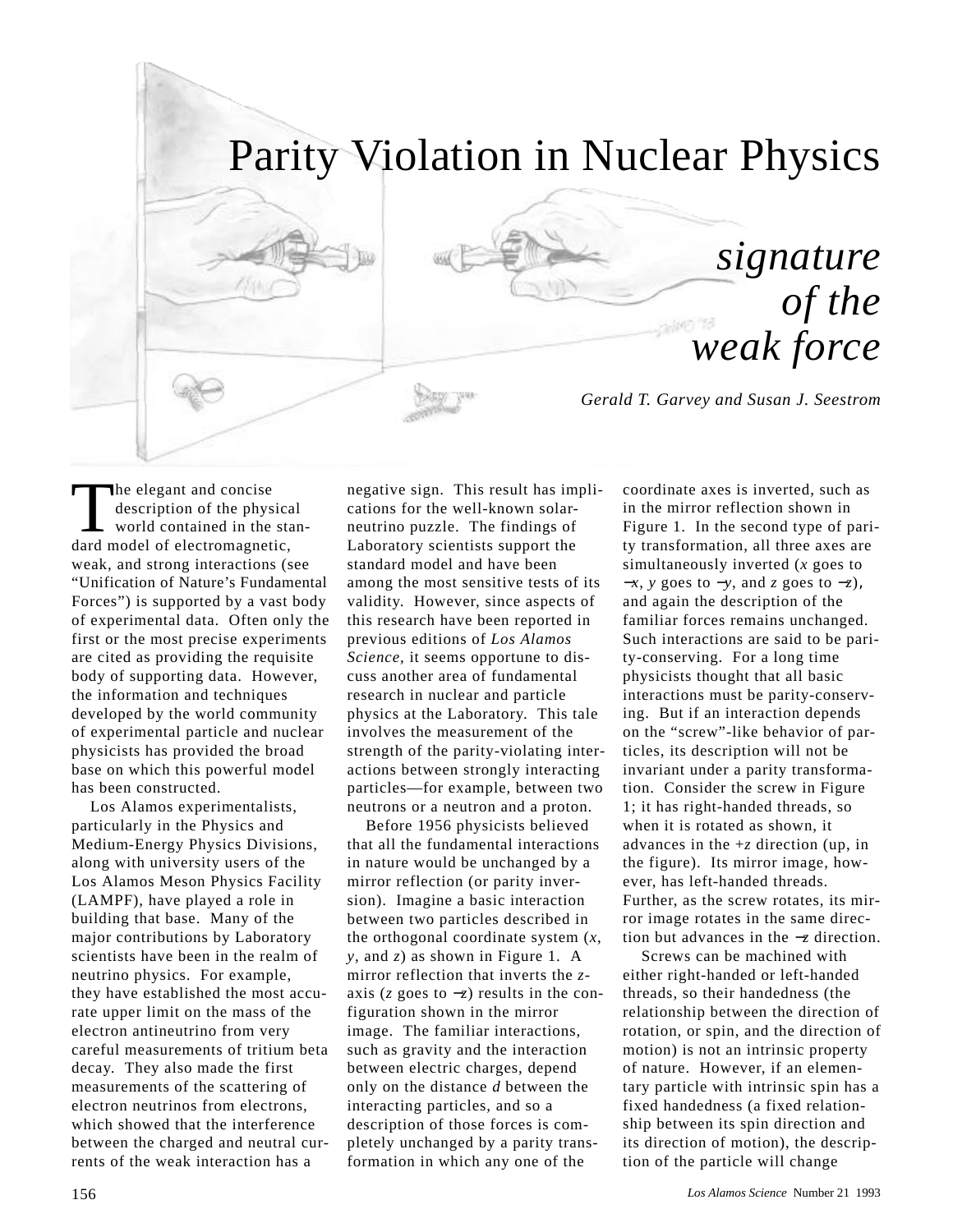under a parity transformation and it is said to violate parity conservation. Likewise if a basic interaction between particles involves only the left-handed or only the right-handed "screw"-like behavior of the particles, the interaction is said to violate parity conservation.

In 1957 it was demonstrated that the interaction responsible for the beta decay of a neutron into a proton, an electron, and a neutrino violates parity conservation. Specifically, when cobalt-60 nuclei, spinning in the same direction around the *z*-axis in the presence of a magnetic field in the +*z* direction, underwent beta decay, they emitted more electrons with a component of momentum in the −*z* direction than in the +*z* direction. This result is not invariant under a mirror reflection, indicating that the interaction responsible for the decay process, called the weak interaction, does not conserve parity. Further, the direction and amount of asymmetry indicated that the weak interaction is left-handed and violates parity in a maximal way. The reason that the weak interaction is left-handed is because the carriers of the weak force (the particles that are exchanged in weak processes), namely the *W*+, *W*−, and *Z*<sup>0</sup> bosons, interact with the left-handed component of particles and the right-handed component of antiparticles. (It is interesting to note that although the *W*+, *W*<sup>−</sup> , and *Z*0 bosons were postulated much earlier to unify the description of the electromagnetic and weak interactions, they were first directly created and observed at the European Center for Nuclear Research (CERN) in 1982.)

Neutrinos and antineutrinos are particles that participate in, as far as we know, only weak interactions. Thus, it is not a surprise that these



#### **Figure 1. Effects of a Mirror Reflection**

A mirror reflection is one type of parity transformation. In the figure the reflection inverts the <sup>z</sup> axis. The distance between points A and B is unchanged in the mirror image, so that the descriptions of the gravitational and electrostatic forces between, say, two electrons located at A and B would would also be unchanged. In contrast, the mirror image of the right-handed screw is a left-handed screw. When turned in the direction indicated by the red arrows, the screw advances in the  $+z$  direction whereas its mirror image advances in the  $\degree$ z direction. Note that if you curl the fingers of your right hand along the red arrow, your thumb points up, in the direction of motion of the right-handed screw. Alternatively, if you curl the fingers of your left hand along the red arrow, your thumb points down, in the direction of motion of the screw's lefthanded mirror image. Forces that depend on the relationship of spin rotation to direction of motion violate parity conservation.

massless particles with intrinsic spin show a fixed handedness. A neutrino always appears to spin clockwise when it is coming toward the observer and is therefore a lefthanded particle, whereas the antineutrino appears to spin counterclockwise when it is coming toward the observer and is therefore a righthanded antiparticle.

The fact that the neutron decays via the weak interaction into a proton plus an electron and antineutrino means that the neutron and proton, which are known to interact through the strong force, must also interact through the weak force; otherwise they could not be involved in weak decay processes. One can therefore ask how the weak force affects the interaction between two nucleons (the neutron and the proton look the same to the strong force and are both called nucleons). The strong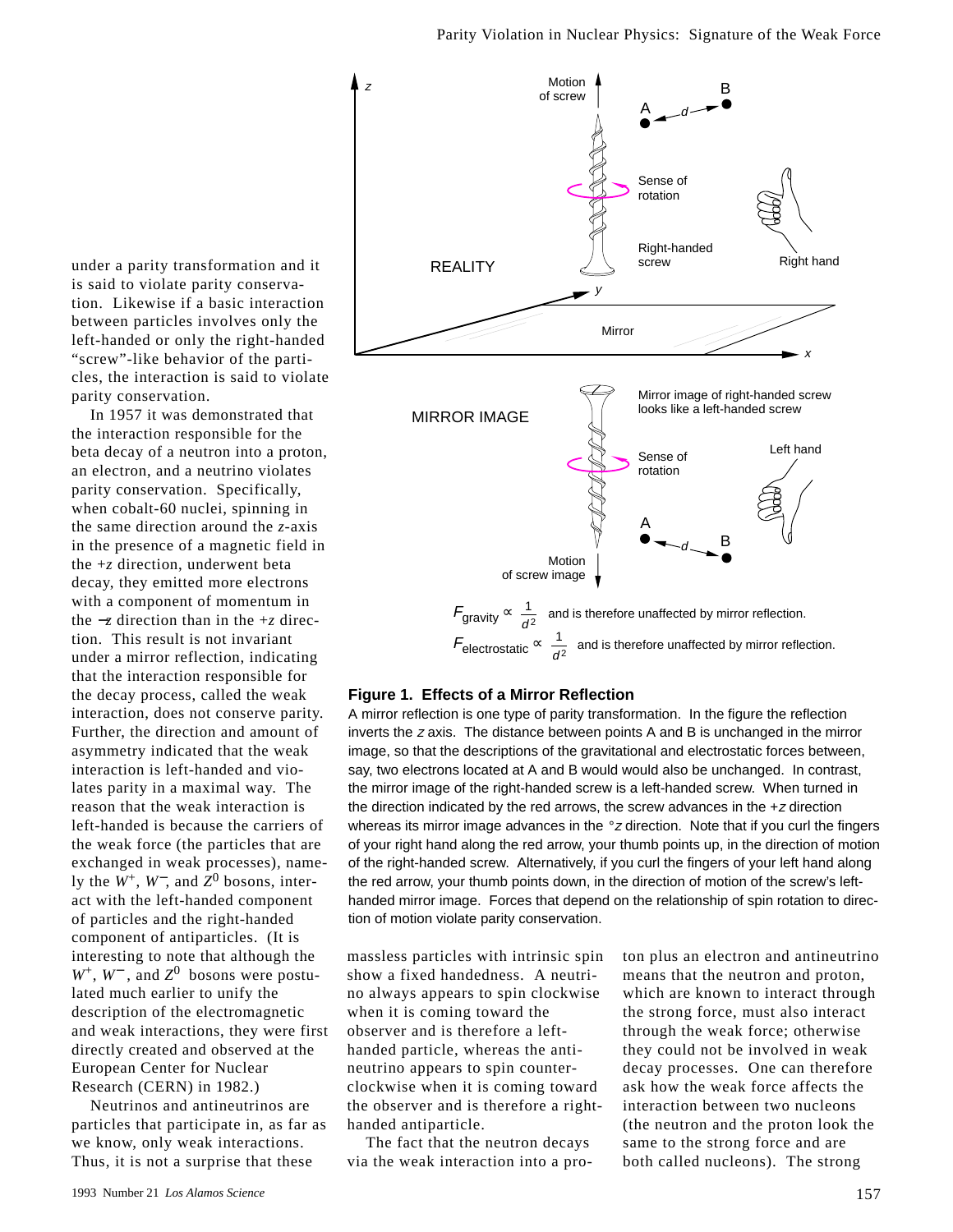

#### (a) Mirror Reflection of Particle with Intrinsic Spin

#### **Figure 2. Mirror Reflection of a Particle with Intrinsic Spin**

(a) A proton is moving toward the observer and is spinning around the direction of motion as indicated by the red arrow. The mirror image of the proton is also shown. To the observer, the proton spins clockwise, whereas the mirror image of the proton spins counterclockwise as both are moving toward the observer. Therefore if parity is conserved, the probability that a proton is scattered by a target should be independent of its spin direction, provided that the target nuclei are spinning in random directions. (b) The direction of spin is often represented by a vector that is along the axis of spin rotation. Here the axis of spin rotation of a proton is parallel to its direction of motion. According to convention, when the relation between the rotation and the motion is like that of a right-handed screw, the spin vector points in the same direction as the direction of motion and the proton is said to have its spin polarized along the direction of motion. When the relation between the rotation and the motion is like that of a left-handed screw, the spin vector points opposite to the direction of motion and the proton is said to have its spin polarized opposite to the direction of motion.

force dominates the interaction between two nucleons; specifically, the ratio of the strength of the weak interaction to that of the strong interaction is about 1 to 10 million. Typically the effects of such a small interaction would be next to impossible to detect, but the weak interaction has a unique signature in that it is the only interaction in the standard model that violates parity. Hence measurement of the amount of parity violation in a given process is a direct measure of the role played by the weak interaction in that process.

As was mentioned earlier, parity violation was discovered in 1957, but it was not until seven years later that the first clear parity-violating effect was measured in processes other than weak decays of nuclei. In 1964 a group headed by Yuri G. Abov in the then Soviet Union observed parity violation in the capture of polarized neutrons by the nucleus cadmium-113. The gamma rays emitted following the neutron capture were emitted preferentially in the direction of the neutron polarization, which indicated that parity was violated. Thus the weak interaction between the nucleons within the nucleus was producing measurable effects. Unfortunately the complexity of the relative motions of the nucleons in the cadmium nucleus made it impossible to determine the strength of the weak interaction between pairs of nucleons from that experiment.

In 1970 a Los Alamos group led by Hans Frauenfelder, Dick Mishke, and Darrah Nagle began investigating parity violation in the scattering of protons from protons. For their first experiments they used the polarized ion source installed by Joe McKibben in the tandem Van de Graaff accelerator. The polarized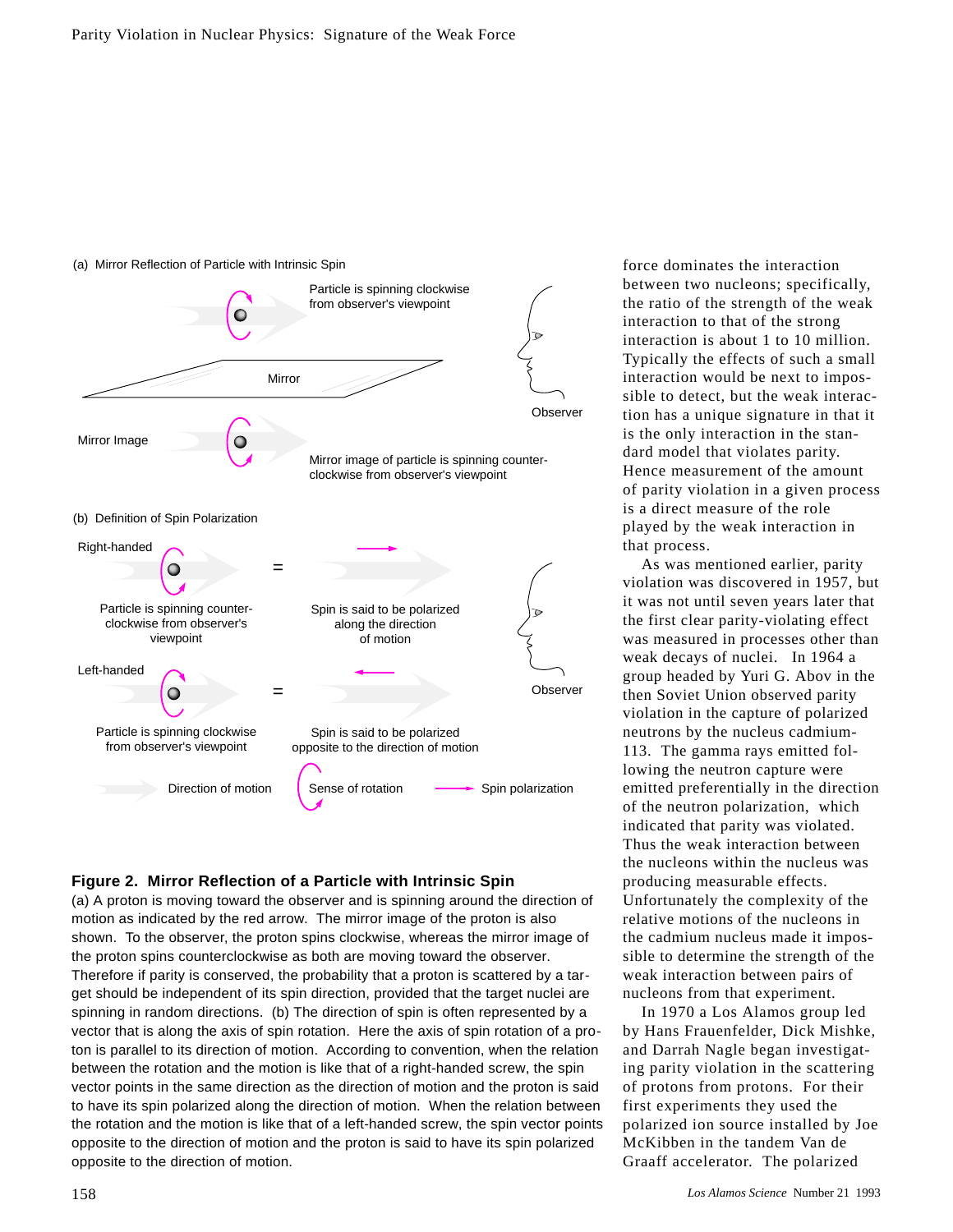ion source and its subsequent versions were essential to the experiment because they produce a beam of protons all of which are spinning in the same direction.

The proton has intrinsic spin but no intrinsic handedness, so its spin direction can be changed relative to its direction of motion. Figure 2 illustrates that the ability to manipulate the proton's spin direction in a known and controlled way is valuable in investigating the degree of parity violation in scattering two protons from one another. Figure 2a depicts a fast-moving proton such as would be found in a proton beam from an accelerator, as well as its mirror image. The proton is moving to the right and appears to be spinning clockwise to the observer at right. (It is behaving like a lefthanded screw.) In the mirror image the proton is again moving to the right but appears to be spinning counterclockwise to the observer. (It is behaving like a right-handed screw.) Thus, if the principle of parity conservation applies, protons rotating clockwise or counterclockwise relative to their direction of motion (or, as defined in Figure 2b, with their spins polarized either along or opposite the direction of motion) should be scattered identically from a target composed of protons that are spinning in random directions.

A container of hydrogen provides a suitable target because the average spin of the protons (hydrogen nuclei) in the target is zero. In the Van de Graaff experiment protons polarized along the direction of motion were scattered from the target, and then protons polarized in the opposite direction were scattered. The total scattering cross section, or probability of scattering,



#### **Figure 3. Total Cross Section for Scattering and Absorption of Neutrons by 232Th**

The total cross section (or probability) for the interaction of neutrons with <sup>232</sup>Th is plotted as a function of neutron energy. The many sharp peaks in the cross section are called resonances and occur when the neutron energy equals the energy of an excited state of the compound nucleus <sup>233</sup>Th and can therefore be absorbed by <sup>232</sup>Th. The tall peaks occur at energies of nuclear states with orbital angular momentum equal to zero  $(1 = 0)$  and the small peaks (lower by two orders of magnitude) occur at energies of nuclear states with  $l = 1$ . Both types of resonances can be studied with great sensitivity for the parity-violation effects, which are expected for  $l = 1$  but not for  $l = 0$  resonances.

was measured in each case. The Van de Graaff experiment began in the early seventies and was not concluded until the end of the decade. It was the first scattering experiment anywhere in the world in which parity violation was observed. Protons with spins polarized along their direction of motion were scattered slightly more often than those with opposite polarization. The reason the experiment took so long to carry out was that the measured asymmetry between the two neutron polarizations was very small. The protons scatter mainly as a result of strong interactions, so the difference (resulting from the weak interactions) between the fraction of particles scattered for two different spin polarizations was only 2 parts in 100 million. Thus a variety of new techniques had to be invented to make the measurement possible. After the Van de Graaff experiment was completed, the research group carried out a further measurement of parity violation using a much-higher-energy polarized proton beam available at LAMPF. The observed effects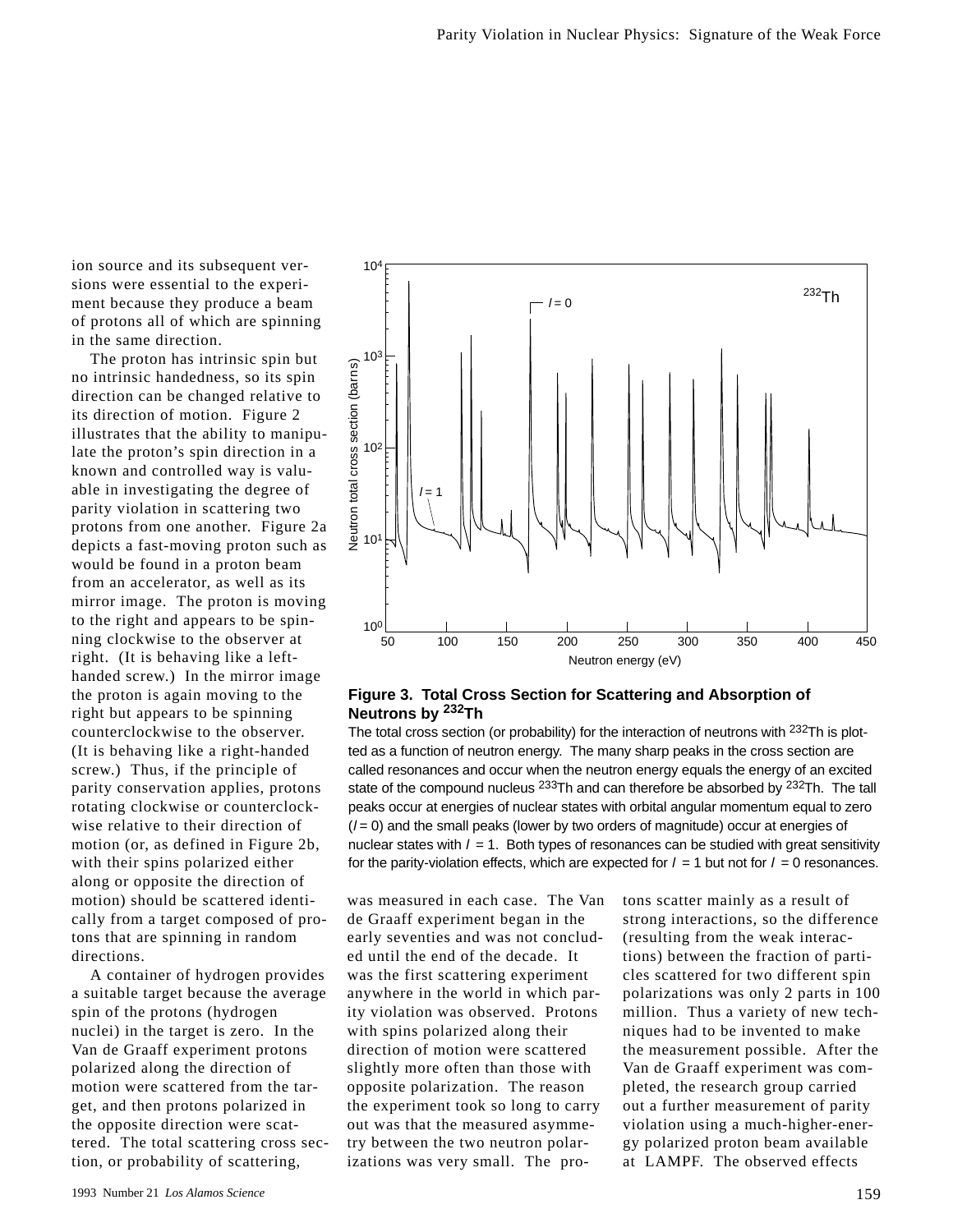# **Figure 4. Setup for Parity-Violation Experiment at LANSCE**

Neutrons are produced by interaction of 800-MeV protons with a split tungsten target shown at the top of the figure. The energies of the neutrons so produced range from almost zero to nearly 800 MeV. The neutrons pass first through a moderator that reduces the energy of the neutrons to the eV or keV range. Because the neutrons are produced in pulses and because the time required to produce and moderate the neutrons is small compared to their time of flight to a detector 56 meters away, the energy of each detected neutron can be measured from its measured time of flight. The beam of moderated neutrons passes through a spin filter—a material in which the proton spins have been aligned in the same direction as the direction of motion of the neutrons (large red arrows). Those neutrons whose spin directions are opposite that of the protons in the spin filter are absorbed or scattered out of the beam. The neutrons with the same spin direction as the protons interact more weakly with the protons and remain in the beam. The neutron beam emerging from the spin filter contains neutrons with only one spin direction (small red arrows) rather than both and is thus polarized. As the polarized neutron beam passes through the sample, its intensity is reduced as neutrons are absorbed by or scattered from the nuclei in the sample. A detector measures the number and the times of arrival of the neutrons that are transmitted through the sample. The polarization of the neutron beam can be reversed (by reversing the polarization of the protons in the spin filter) and the experiment repeated. If the measured fraction of neutrons transmitted through the sample at a given resonance energy is different for one neutron polarization than for the other, then that resonance exhibits parity violation.



were only somewhat larger, at the level of a few parts in 10 million, which is near the expected value at that energy. However, because the parity-violating effect was so small, experimental errors were about the same size as the effect and so the precise strength of the weak force between two nucleons could not be determined.

In the meantime research groups in the Soviet Union were reporting parity-violating effects one million times larger in the absorption of very-low-energy polarized neutrons by certain heavy nuclei. Neutrons carry the same amount of intrinsic spin as protons do and, like the proton, their spins can be polarized along or opposite to the direction of motion (see Figure 2). The cross sections differed depending on the polarization of the incident neutrons, indicating parity violation. It was again, however, impossible to deduce the strength of the weak interaction between two nucleons from the observed degree of parity violation in these experiments because even though the effect of the weak force was amplified many times by nuclear motions, the amount of amplification could not be quantified.

Figure 3 shows the measured probability of a low-energy neutron interacting with a thorium-232 nucleus as a function of energy of the incident neutron. The series of large bumps evident in the data appear at the energies of quantum states of the com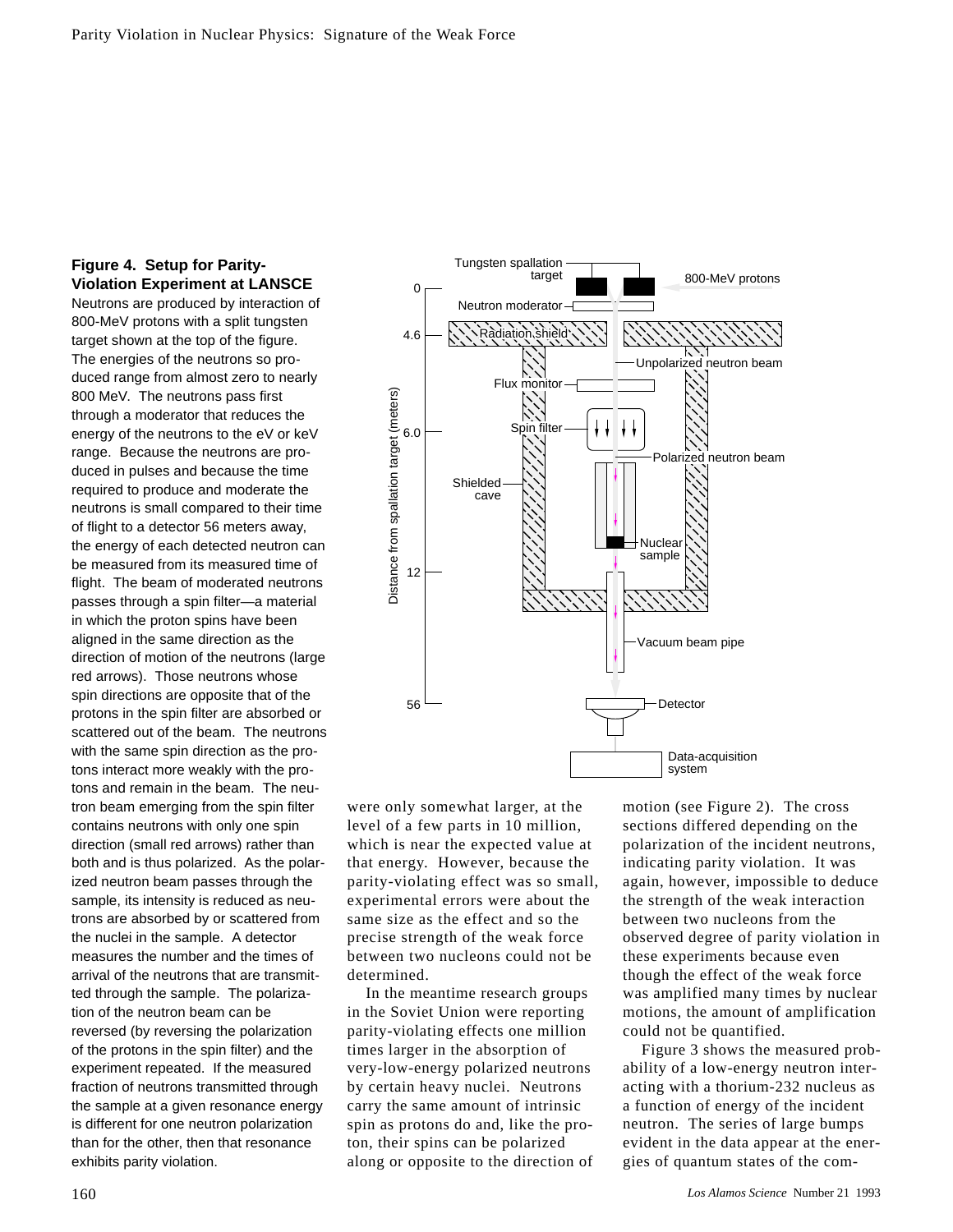pound thorium-233 nucleus. When the energy of the incident neutron corresponds to the energy of one of these states, the neutron is said to be at a resonance and the incident neutron can readily share its energy with the neutrons and protons in the thorium target nuclei. In other words, at a resonance there is a large probability for the neutron to be absorbed into a thorium nucleus. At other energies the neutron is much less likely to interact, and when it does interact, it is simply deflected from the  $^{232}$ Th nucleus without sharing its energy. If the probability of absorption at a resonance depends on the spin polarization of the incident neutron, then the resonance process exhibits parity violation.

The members of the Triple Collaboration\* realized that if parity violation could be measured at several resonances of the same nucleus, one could determine an average value of the magnitude of the parity violation that would be independent of the statistical properties of the nuclear motions and therefore could be used to estimate the strength of the underlying nucleon-nucleon weak interaction. As indicated above, the effect of parity violation on nucleon-nucleon interactions is very small. However, the effect is amplified by a factor of about 1 million by the motion of many nucleons in the nucleus to yield the large parity violations observed for the scattering of a neutron by a nucleus at a resonance. The size of the amplifi-



## **Figure 5. Neutron Transmission Spectrum of 232Th**

Shown here are the measured values for the fraction of neutrons transmitted through a <sup>232</sup>Th sample as a function of neutron energy. The fraction of neutrons transmitted decreases sharply when the neutron energy is at a resonance of  $^{232}$ Th. That is, the neutrons can be absorbed by <sup>232</sup>Th to form an excited state of the compound nucleus <sup>233</sup>Th. The large dips are at the energies of the  $l = 0$  states of the compound nucleus <sup>233</sup>Th; these resonances do not exhibit parity violation. Smaller dips, such as the three between 80 and 110 eV, are at the energies of the  $l = 1$  states of the compound nucleus <sup>233</sup>Th, which can exhibit parity violation and are therefore of interest in these experiments.

cation depends on statistical properties of the quantum states of the nucleus and therefore the amplification has a random distribution. By averaging the parity-violating effects observed at many resonances, the average value of the amplification can be determined. Our theoretical models of the nucleus are sufficiently detailed to deduce from the observed average amplification in a nucleus containing many nucleons a fairly good estimate of the strength of the weak interaction between two nucleons.

The Triple Collaboration also realized that the Los Alamos Neutron Scattering Center (LANSCE) was an ideal facility at which to carry out the necessary measurements. One of the principal advantages of the LANSCE neutron source over reactor neutron sources is that the range of available neutron energies is much greater. A typical reactor neutron source has a very limited flux of neutrons with energies above 10 eV, whereas Figure 3 shows that measuring the parity violation at a number of resonances of <sup>232</sup>Th requires the availability of neutrons at energies ranging up to several hundred eV.

Since the features of the LANSCE facility are essential to the successful experimental program undertaken by the Triple Collaboration, we describe it briefly. The major elements of the facility are LAMPF, which provides 500- to 700-microsecond-long trains

<sup>\*</sup>The Triple Collaboration is a collaboration between Los Alamos National Laboratory, North Carolina State University, Duke University, Triangle Universities Nuclear Laboratory, TRIUMF (Canada), University of Technology at Delft (The Netherlands), KEK (Japan), and the Joint Institute for Nuclear Research (Russia). The collaboration was formed to study fundamental symmetries using polarized neutrons at LANSCE.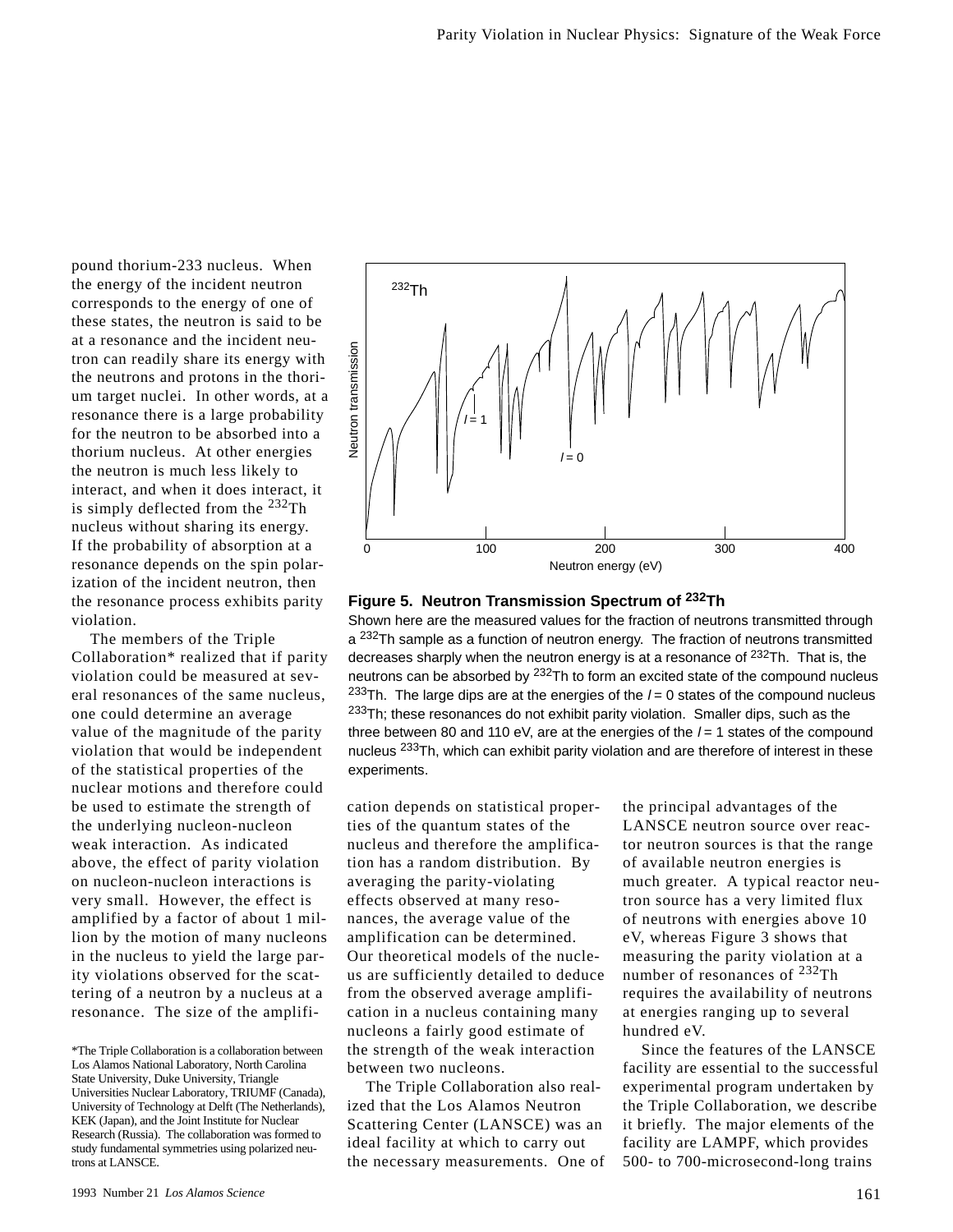



Transmission data for two different neutron polarizations are shown near the  $l = 1$ , J  $=\frac{1}{2}$  resonance of <sup>232</sup>Th at 38.2 eV. Results for neutrons polarized along the direction of motion  $(n^+)$  are designated by circles. Results for neutrons of the opposite polarization (n−) are designated by crosses. The circles and crosses are close together over most of the energy range shown. At the resonance (the dip in the transmission spectrum) the circles clearly fall below the crosses; that is, more neutrons polarized along the direction of motion are absorbed by <sup>232</sup>Th than neutrons polarized opposite to the direction of motion. Thus this resonance exhibits parity violation.

of 250-nanosecond pulses of 800- MeV H<sup>−</sup> ions; the Proton Storage Ring, which combines the many short H− pulses in each train into a single, intense 250-nanosecond proton pulse; and finally the LANSCE spallation source, in which the incredibly intense pulse of protons is converted to neutrons through the process of spallation. That is, when the 800- MeV protons impact the tungsten target, each proton liberates about 20 neutrons from the neutron-rich tungsten nuclei. As a result each intense pulse from the storage ring creates about  $10^{13}$  neutrons all within a quarter of a microsecond. This time is very short compared to the time it

takes the neutrons to travel to a detector some 50 meters away from the area where they are produced. Therefore the measurement of a neutron's time of flight over the known distance from source to detector gives a direct measurement of the neutron's speed and hence its energy. Thus LANSCE not only generates large numbers of neutrons over the necessary range of energies but also produces neutrons whose energies can be accurately measured. Only one requirement for studying parity violation is missing: the neutrons coming from the spallation source do not have a definite polarization, or spin direction.

Figure 4 shows a schematic setup of the experiment and indicates how a beam of polarized neutrons is produced. The neutrons produced in the tungsten target are not polarized; that is, the spin of each has an equal probability of pointing along or opposite its direction of motion. They are passed through a spin filter, a special material in which the protons in water (or hydrocarbon) molecules are polarized along the direction of motion of the incoming neutron beam. The neutrons with spins polarized opposite to those of the protons in the spin filter interact most strongly with those protons and are therefore scattered out of the beam. Thus the neutrons that pass through the spin filter are those with spins polarized along the direction of motion. In this way a polarized neutron beam is produced. By changing the direction of proton polarization in the spin filter, neutrons can be polarized either along or opposite their direction of motion.

A beam of neutrons polarized in one direction is passed through a particular nuclear sample (for example,  $^{232}$ Th), and the experimenters measure the fraction that are transmitted through the sample. The experiment is repeated with neutrons polarized in the opposite direction. If parity is conserved, the fraction transmitted through the target sample would be the same for both experiments. Figure 5 shows neutron transmission through a 232Th sample as a function of energy. The neutron transmission is reduced when the neutrons have the same energy as a resonance because then the probability of neutron absorption by the nuclei is greatest. Figures 6 and 7 show examples of the data obtained for the transmission of neutrons with opposite polarizations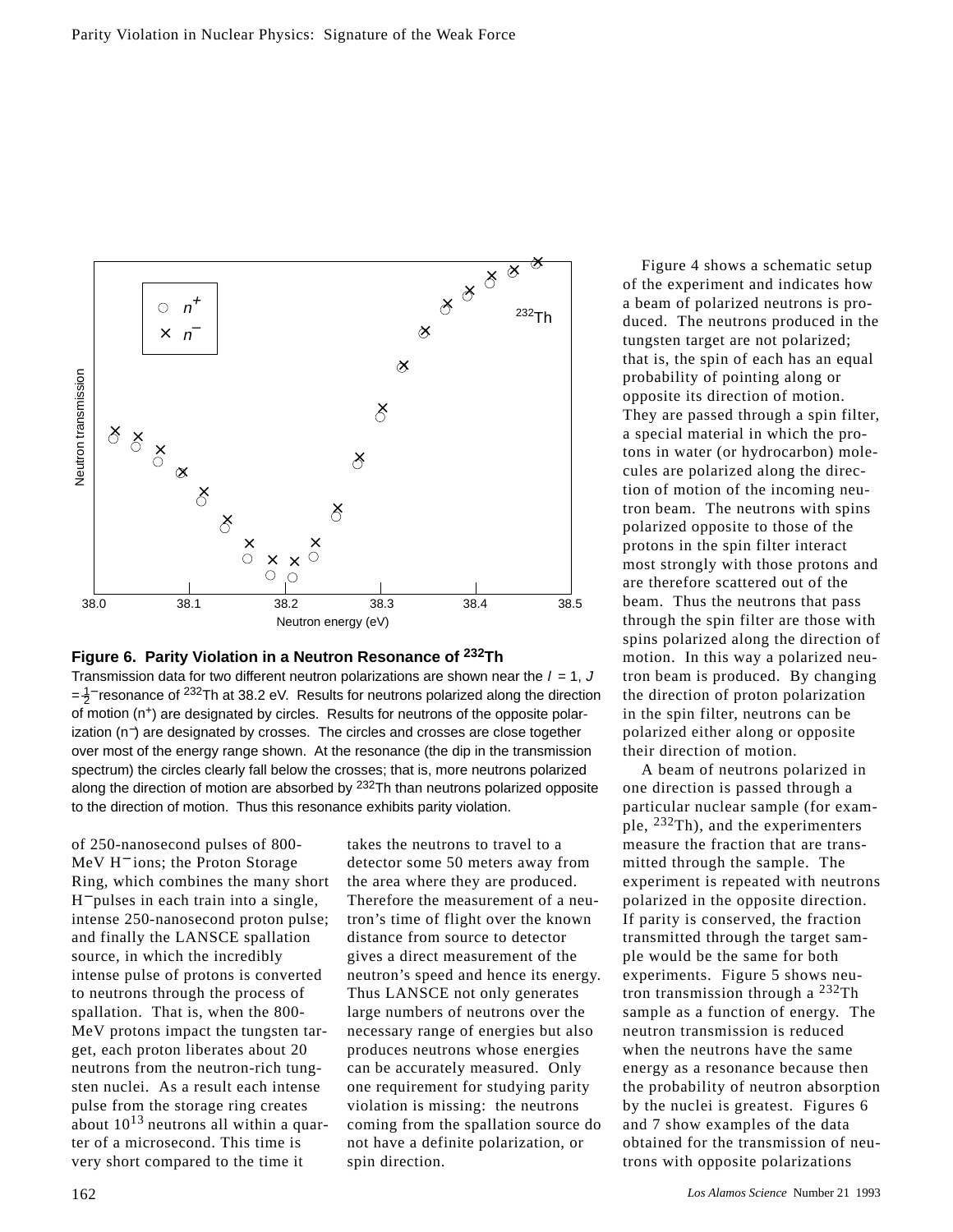through a  $^{232}$ Th target and a  $^{238}$ U target, respectively. Figure 6 shows the transmission for the two neutron polarizations for a  $J = \frac{1}{2}$ ,  $l = 1$  resonance of  $^{232}$ Th at  $38.2 \text{ eV}$ , where *J* is the total angular momentum of the resonance, *l* is the orbital angular momentum, and the minus sign denotes the parity of the resonance. (The parity of a resonance can be + or −, depending on whether the wave function of the resonance remains unchanged or reverses sign under a parity inversion. Because the sign of the wave function is unmeasurable, negative-parity wave functions do not violate parity conservation.) The top graph in Figure 7 is a plot of the asymmetry parameter  $\varepsilon$  as a function of neutron energy for transmission through  $^{238}$ U. The asymmetry ε is a measure of the difference in transmission for the two neutron polarizations and makes small differences easier to detect. The the figure shows a small asymmetry for the  $J = \frac{1}{2}$ ,  $l = 1$  resonance of <sup>238</sup>U at 64 eV and no asymmetry at the large  $J = \frac{1}{2}$ <sup>+</sup>, *l* = 0 resonance at 66 eV. This dependence of neutron transmission on the total angular momentum of the resonance and its parity is a well-understood feature of the *strong* force, but beyond the scope of this article to explain.

The first experiment by the Triple Collaboration was performed on uranium-238. Seventeen resonances were examined and five showed measurable asymmetries indicating parity violation. The experiment on  $^{238}$ U was the first in which a research team had seen parity violation in more than one resonance of a single nucleus. A later experiment on the isotope <sup>232</sup>Th (whose resonances are depicted in Figures 3, 5, and 6) studied twenty-three resonances of which seven had measurable asymmetries



**Figure 7. Parity Violation in a Neutron Resonance of 238U**

The parity-violating effect at the 64-eV,  $l = 1$  resonance of <sup>238</sup>U is smaller than that shown in Figure 6 and is more easily detected by plotting the results for the two neutron polarizations in terms of the asymmetry parameter  $\varepsilon = (T^+ - T^-)/(T^+ + T^-)$ , where  $T^+$  is the transmission for neutrons polarized along the direction of motion and  $T^-$  is the transmission for neutrons polarized opposite to the direction of motion. The asymmetry parameter ε plotted in the top graph has statistical fluctuations over the energy range shown except at the 64-eV resonance where the asymmetry between the two neutron polarizations is 0.1 percent. The sum of the transmissions for both polarizations ( $T^+$  +  $T^-$ ) is shown in the bottom graph. The parity-violating resonance at  $l = 1$  appears as a small dip in transmission at 64 eV, whereas an  $l = 0$  resonance at 66 eV appears as a large dip in transmission. As expected the plot of the asymmetry parameter  $\varepsilon$  shows no asymmetry at the energy of the  $l = 0$  resonance.

ranging between 1 and 10 percent. This data sample is sufficiently large that a value can be extracted for the average strength of the weak interaction between a single nucleon and all the nucleons in the 232Th nucleus. This result is serving to refine our

knowledge of the weak interaction between two nucleons and should prove far more useful as experimental techniques are improved and additional data are taken. The weak interaction between nucleons will eventually be understood in terms of